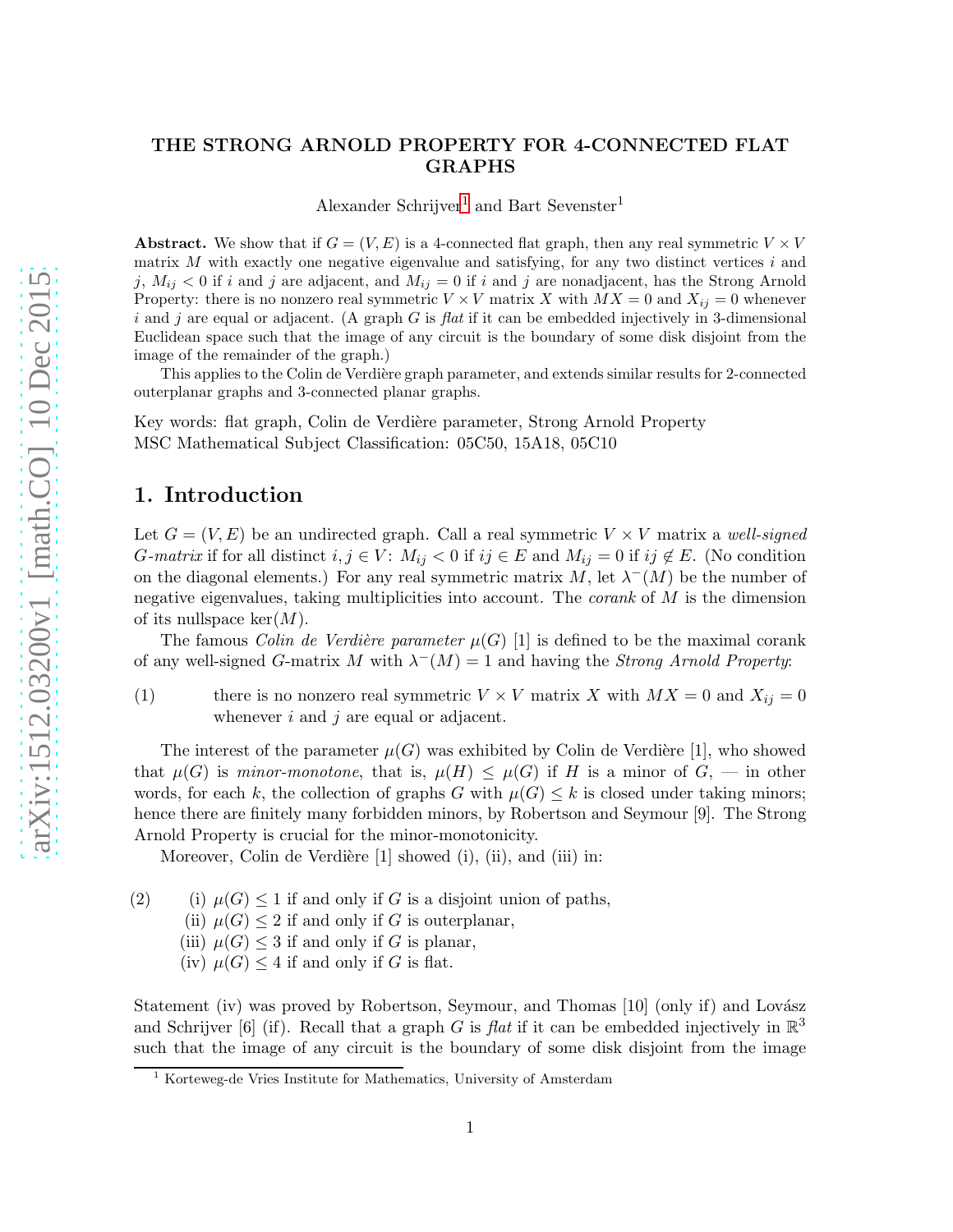of the remainder of the graph. As was shown in [10], a graph is flat if and only if it is linklessly embeddable, that is, can be embedded injectively in  $\mathbb{R}^3$  such that the images of any two disjoint circuits are unlinked. We refer to  $[4]$  for a survey of the Colin de Verdière parameter.

A short proof of (iii) was given by van der Holst [2], which proof also implies that if G is 3-connected and planar, then any well-signed G-matrix M with  $\lambda^{-}(M) = 1$ , has corank at most 3. So the Strong Arnold Property is not needed to define  $\mu(G)$  for such graphs G. That is, if we define  $\kappa(G)$  to be the maximum corank of any well-signed G-matrix M with  $\lambda^{-1}(M) = 1$ , then  $\kappa(G) = \mu(G)$  for 3-connected planar graphs G. Here 3-connectivity cannot be relaxed to 2-connectivity, since  $\kappa(K_{2,t}) = t$  for all t, while  $\mu(K_{2,t}) = 3$  for all  $t \geq 3$ . In [6], it was shown that  $\kappa(G) = \mu(G)$  also for 4-connected flat graphs.

The latter means that for any 4-connected flat graph G, among the well-signed Gmatrices M with  $\lambda^{-1}(M) = 1$  that maximize corank $(M)$ , there is one having the Strong Arnold Property. In this paper, we prove that for any 4-connected flat graph G, each wellsigned G-matrix M with  $\lambda^{-1}(M) = 1$  has the Strong Arnold Property. This extends results of van der Holst [3] who proved this for 2-connected outerplanar graphs and for 3-connected planar graphs. In fact, one may show that if this holds for all  $\mu(G)$ -connected graphs with  $\mu(G) = k$ , then also for all  $\mu(G)$ -connected graphs G with  $\mu(G) \leq k$  (by an apex graph argument).

The above raises the question whether the Strong Arnold Property would be superfluous to impose for all  $\mu(G)$ -connected graphs  $G$  — in the weak sense: that  $\kappa(G) = \mu(G)$ , or in the strong sense: that each well-signed G-matrix M with  $\lambda^{-}(M) = 1$ , has the Strong Arnold Property. We do not put this as conjecture, since our proof method might suggest that the case  $\mu(G) \leq 4$  is exceptional.

The relevance of the present paper may also lie in obtaining a better understanding of the nullspace embedding of a graph G defined by  $M$  (see below). For a 3-connected planar graph, such a nullspace embedding corresponds to a planar embedding of the graph on the 2-sphere (Lovász [5], cf. [7,8]). An intriguing question is whether, if G is a 4-connected flat graph and M is a well-signed G-matrix with  $\lambda^{-}(M) = 1$ , its nullspace embedding (normalized to unit-length vectors) yields a flat embedding of G on the 3-sphere. The fact that any such matrix has the Strong Arnold Property may help in proving this.

# 2. The Strong Arnold Property and quadrics

We first formulate the Strong Arnold Property of  $M$  in terms of the nullspace embedding defined by M. Let  $G = (V, E)$  be an undirected graph and let M be a well-signed G-matrix with  $\lambda^-(M) = 1$  and with corank d. Let  $b_1, \ldots, b_d \in \mathbb{R}^V$  be a basis of ker $(M)$ . Define, for each  $i \in V$ , the vector  $u_i \in \mathbb{R}^d$  by:  $(u_i)_j := (b_j)_i$ , for  $j = 1, ..., d$ . So we have  $u : V \to \mathbb{R}^d$ . Then  $u$  is called the *nullspace embedding of G defined by M*. Note that  $u$  is unique up to linear transformations of  $\mathbb{R}^d$ .

The Strong Arnold Property of  $M$  is in fact a property only of the graph  $G$  and the function  $i \mapsto \langle u_i \rangle$ . (Throughout,  $\langle \ldots \rangle$  denotes the linear space spanned by ....) When we have  $u: V \to \mathbb{R}^d$ , define |G| to be the following subset of  $\mathbb{R}^d$ :

(3) 
$$
|G| := \bigcup \{ \langle u_i \rangle \mid i \in V \} \cup \bigcup \{ \langle u_i, u_j \rangle \mid ij \in E \}.
$$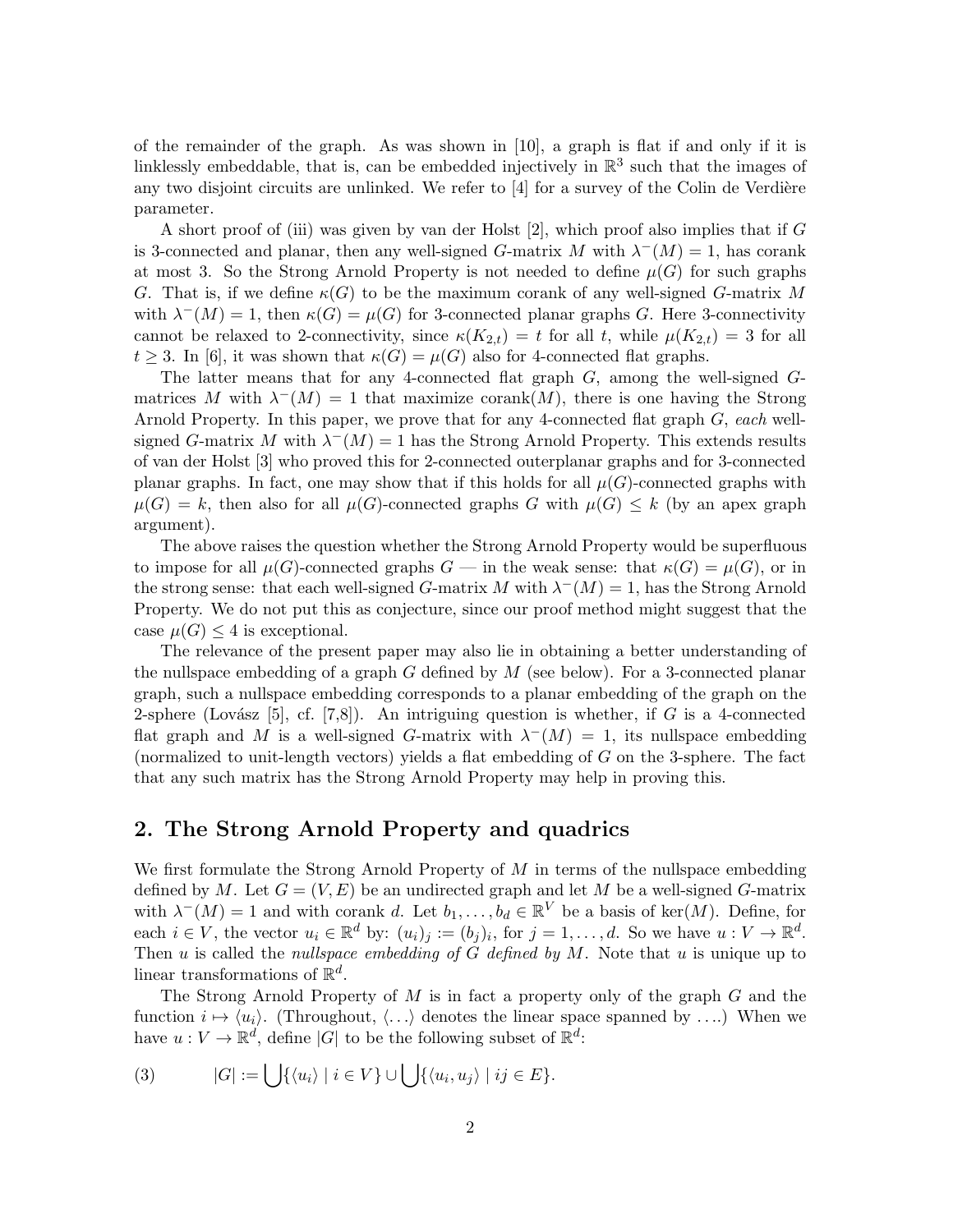A subset Q of  $\mathbb{R}^d$  is called a *homogeneous quadric* if it is the solution set of a nonzero homogeneous quadratic equation.

**Proposition 1.** M has the Strong Arnold Property if and only  $|G|$  is not contained in any homogeneous quadric.

**Proof.** Let U be the  $d \times V$  matrix with as columns the vectors  $u_i$  for  $i \in V$ .

Suppose that some homogeneous quadric  $Q = \{y \mid y^{\mathsf{T}} Ny = 0\}$  contains  $|G|$ , where N is a nonzero symmetric  $d \times d$  matrix. Then  $X := U^{\mathsf{T}}NU$  is a nonzero symmetric  $V \times V$ matrix that contradicts the Strong Arnold Property [\(1\)](#page-0-1).

Conversely, suppose that  $M$  has not the Strong Arnold Property. Let  $X$  be a matrix as in [\(1\)](#page-0-1). As  $MX = 0$  and as X is symmetric, we have  $X = U^{T}NU$  for some nonzero symmetric  $d \times d$  matrix N. Then  $Q := \{y \mid y^{\mathsf{T}} N y = 0\}$  is a homogeneous quadric containing  $|G|$ .

Throughout this paper, by a hyperplane, plane, and line in  $\mathbb{R}^d$  we mean *linear* subspaces, of dimension  $d-1$ , 2, and 1, respectively. Note that if a homogeneous quadric Q contains a hyperplane then Q is the union of one or two hyperplanes (as we can assume that Q contains  $\{x \mid x_1 = 0\}$ , hence the quadratic form is  $(a^{\dagger}x)x_1$  for some nonzero  $a \in \mathbb{R}^d$ ).

<span id="page-2-0"></span>We will consider triples  $G, M, u$  where

(4)  $G$  is a graph,  $M$  is a well-signed  $G$ -matrix with one negative eigenvalue, and  $u: V \to \mathbb{R}^d$  is the nullspace embedding defined by M.

<span id="page-2-1"></span>The essence of our proof is showing that, for any such triple  $G, M, u$  with G a 4-connected flat graph and  $d = 4$ ,

(5)  $|G|$  is not contained in the union of two hyperplanes, and  $|G|$  contains distinct planes  $P_1, \ldots, P_4$  with  $P_1 \cap P_2 \cap P_3 \neq \{0\}$  and  $P_1 \cap P_4 = \{0\}.$ 

<span id="page-2-2"></span>Having this, the following basic fact on quadrics shows that  $|G|$  cannot be contained in any homogeneous quadric:

**Proposition 2.** Let Q be a homogeneous quadric in  $\mathbb{R}^4$ , not being the union of two hyperplanes. If a line is contained in three planes on Q, it is contained in each plane on  $Q$ .

**Proof.** Suppose line  $\ell$  is contained in planes  $P_1, P_2, P_3$  on Q, but not in plane R on Q. Consider two distinct  $i, j \in \{1, 2, 3\}$ , and define  $H := P_i + P_j$ . As  $H \nsubseteq Q$ ,  $Q' := Q \cap H$ is a homogeneous quadric in H. Since  $Q' \supseteq P_i \cup P_j$ , we know  $Q' = P_i \cup P_j$ . Hence, as  $R \cap H \neq \{0\}$  (since dim(R) = 2 and dim(H) = 3) and as  $P_i \cap P_j \cap R = \ell \cap R = \{0\}, R \setminus \{0\}$ intersects precisely one of  $P_i$  and  $P_j$ . As this cannot hold simultaneously for each two  $i, j$ in  $\{1, 2, 3\}$ , we are done. П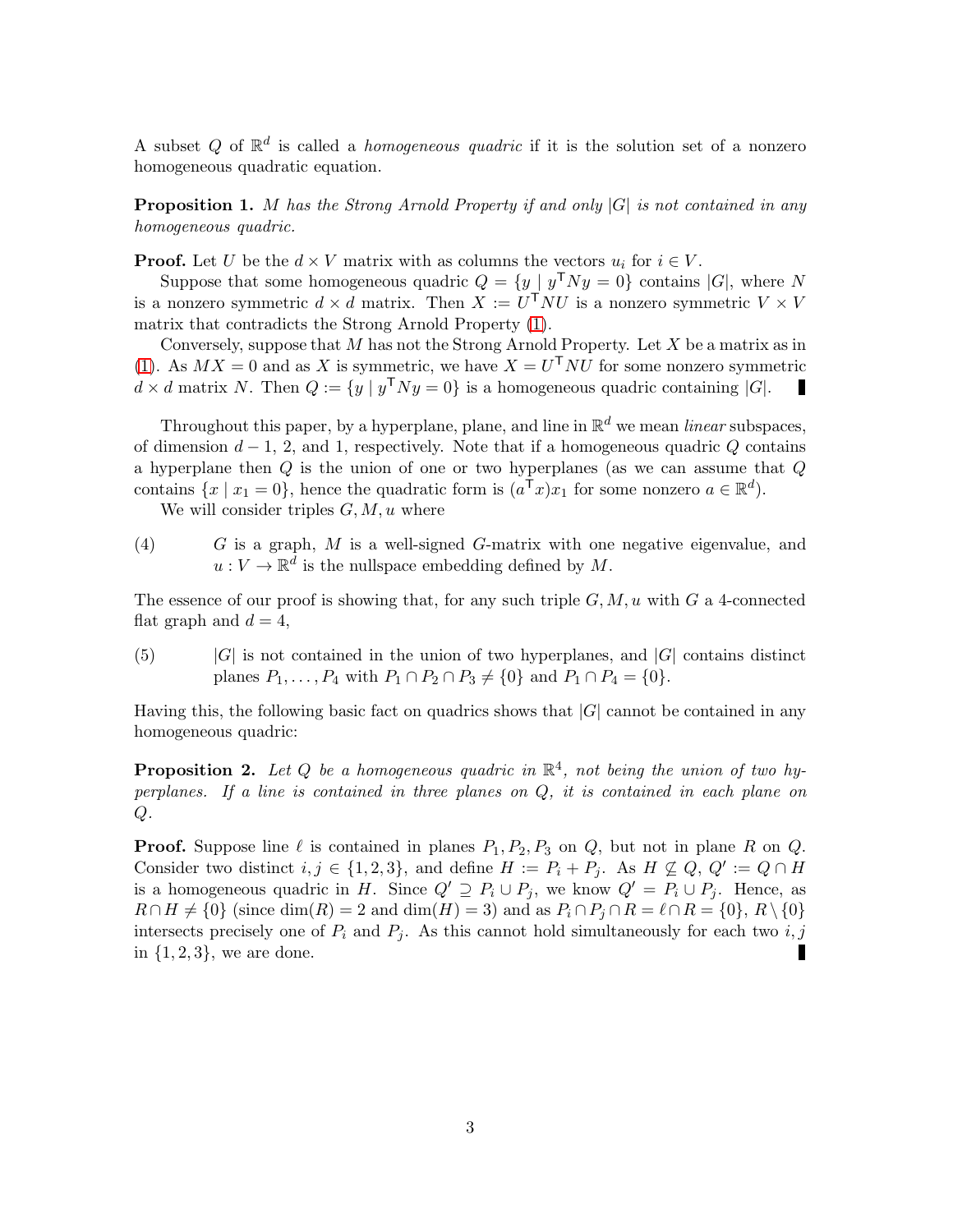# 3. Graphs and hyperplanes

Having  $u: V \to \mathbb{R}^d$ , we say that a subspace is *spanned* if it is linearly spanned by a subset of  $u(V)$ . A crucial tool will be the following lemma of van der Holst [2]:

<span id="page-3-0"></span>**Proposition 3** (Van der Holst's lemma). Let  $G, M, u$  satisfy [\(4\)](#page-2-0), and let H be a hyperplane in  $\mathbb{R}^d$ , splitting  $\mathbb{R}^d$  into the two halfspaces H' and H".

- (6) (i) If G is connected and H is spanned, then each of the vertex sets  $u^{-1}(H')$  and  $u^{-1}(H'')$  is nonempty and spans a connected subgraph of  $G$ ;
	- (ii) Any vertex in  $u^{-1}(H)$  with a neighbour in  $u^{-1}(H')$ , has also a neighbour in  $u^{-1}(H'')$ .

<span id="page-3-1"></span>Van der Holst's lemma gives the first half in [\(5\)](#page-2-1):

**Proposition 4.** Let  $G, M, u$  satisfy [\(4\)](#page-2-0), with G a 4-connected flat graph. Then  $|G|$  is not contained in the union of two hyperplanes.

**Proof.** Suppose  $|G| \subseteq H_1 \cup H_2$  for hyperplanes  $H_1, H_2$  in  $\mathbb{R}^d$ . As  $u(V)$  is full-dimensional,  $H_1$  and  $H_2$  are distinct, and we can assume they are spanned hyperplanes. Let  $H'_i$  and  $H''_i$  be the two sides of  $H_i$ . By [\(6\)](#page-3-0)(i), for each  $i = 1, 2$ , each of the vertex sets  $u^{-1}(H'_i)$  and  $u^{-1}(H''_i)$ induces a connected subgraph of  $G$ . As  $G$  is 4-connected, there exist 4 internally disjoint paths connecting  $u^{-1}(H'_1)$  and  $u^{-1}(H'_2)$ . By [\(6\)](#page-3-0)(ii),  $H'_1$  and  $H''_1$  have the same neighbours in  $u^{-1}(H_1 \cap H_2)$ . Similarly,  $H'_2$  and  $H''_2$  have the same neighbours in  $u^{-1}(H_1 \cap H_2)$ . Hence we can assume that all internal vertices of these paths belong to  $u^{-1}(H_1 \cap H_2)$ . Contracting each of these paths, and contracting each  $u^{-1}(H'_i)$  and  $u^{-1}(H''_i)$ , we obtain  $K_{4,4}$ . This is a contradiction, as  $K_{4,4}$  is not flat.

<span id="page-3-2"></span>From Proposition [4](#page-3-1) we derive:

**Proposition 5.** Let G, M, u satisfy [\(4\)](#page-2-0), with G a 4-connected flat graph and  $d = 4$ . Then there exist planes  $P, R \subseteq |G|$  with  $P \cap R = \{0\}.$ 

**Proof.** Let P be the collection of planes  $P \subseteq |G|$ , and let L be the collection of lines in  $|G|$ not contained in any plane. Suppose to the contrary that  $P \cap R \neq \{0\}$  for all  $P, R \in \mathcal{P}$ .

Let H be a spanned hyperplane containing a maximum number of planes in  $\mathcal{P}$ . If some  $P \in \mathcal{P}$  is not contained in H, then there exist  $R, S \in \mathcal{P}$  with  $H = R+S$  (by the maximality), and  $R \cap S \subseteq P$  (as  $R \cap P \neq \{0\}$  and  $S \cap P \neq \{0\}$ , while  $P \nsubseteq R + S$ ). Hence there exists a line  $\ell \subset H$  with  $P \cap H = \ell$  for each  $P \in \mathcal{P}$  with  $P \nsubseteq H$ . Concluding, for all distinct  $P, R \in \mathcal{P} \cup \mathcal{L}, P \setminus H$  and  $R \setminus H$  are disjoint (as if  $P, R \in \mathcal{P}$  then  $\ell = P \cap R$ , hence  $P \setminus \ell$  and  $R \setminus \ell$  are disjoint).

Let H' and H'' be the halfspaces separated by H. By [\(6\)](#page-3-0)(i),  $u^{-1}(H')$  and  $u^{-1}(H'')$ induce connected subgraphs of G. So there are at most two  $P \in \mathcal{P} \cup \mathcal{L}$  with  $P \nsubseteq H$ . Let J be the sum of these P. Then J has dimension at most 3. So  $|G|$  is contained in the union of two hyperplanes, contradicting Proposition [4.](#page-3-1)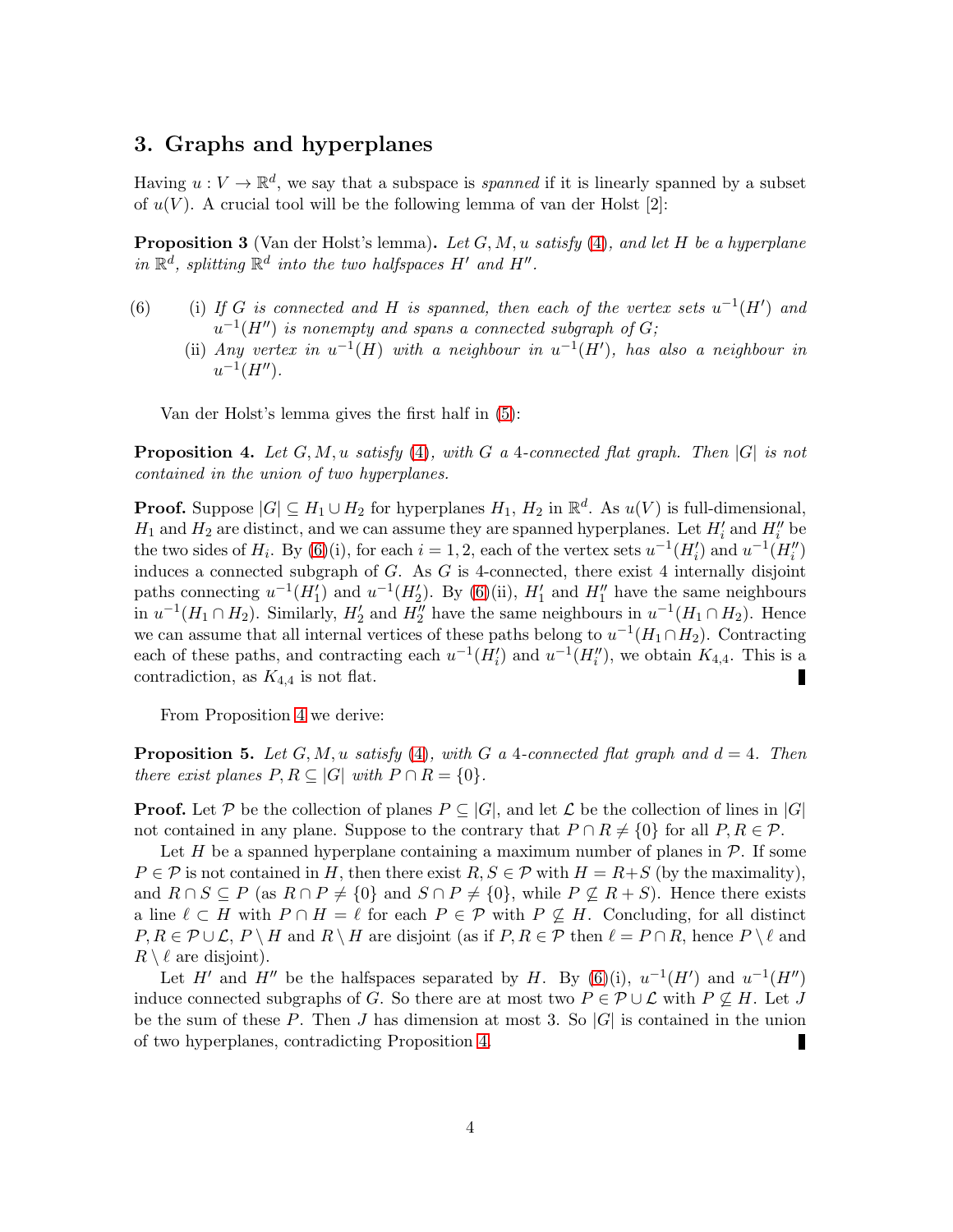# 4. Existence of  $P_1, P_2, P_3, P_4$

<span id="page-4-2"></span>In this section, we prove the second half in [\(5\)](#page-2-1). First, three lemmas.

**Lemma 1.** Let  $G, M, u$  satisfy [\(4\)](#page-2-0), with  $d = \kappa(G) \geq 2$  and G connected. Let G' be a subgraph of G with  $V(G') = V$ , and let A be a well-signed G'-matrix with ker $(M) \subseteq \text{ker}(A)$ . Then  $\lambda^{-}(A) \leq 1$ .

**Proof.** Suppose  $\lambda^{-}(A) \geq 2$ . Then there exists  $\beta > 0$  such that  $\lambda^{-}(\beta A + M) \geq 2$ . Let  $\alpha$  be the infimum of these  $\beta$ . Note that corank $(\beta A + M) \geq$  corank $(M)$ , since ker $(M) \subseteq$  ker $(A)$ . For any real symmetric matrix X, denote by  $\lambda_i(X)$  the *i*-th eigenvalue of X from below, taking multiplicities into account.

Then  $\lambda^-(\alpha A + M) = 1$ . Suppose not. Then  $\alpha > 0$ . As  $\alpha A + M$  is a G-matrix, as G is connected, and as corank( $\alpha A + M$ )  $\geq$  corank $(M) \geq 2$ ,  $\alpha A + M$  has at least one negative eigenvalue, by Perron-Frobenius. For each  $\gamma < \alpha$  one has  $\lambda^-(\gamma A + M) \leq 1$ , so  $\lambda_2(\gamma A + M) \geq 0$ , hence by continuity of  $\lambda_2$ ,  $\lambda_2(\alpha A + M) \geq 0$ . So  $\lambda(\alpha A + M) = 1$ , contradicting our assumption.

Moreover, by definition of  $\alpha$ , there exist  $\beta > \alpha$  arbitrarily close to  $\alpha$  with  $\lambda^{-}(\beta A + M) \geq$ 2. As corank $(\beta A + M) \geq$  corank $(M) = \kappa(G) =: k$ , we have  $\lambda_{k+2}(\beta A + M) \leq 0$ . Then, by continuity of  $\lambda_{k+2}$ ,  $\lambda_{k+2}(\alpha A + M) \leq 0$ . So corank $(\alpha A + M) \geq k+1 > \kappa(G)$ . This contradicts the definition of  $\kappa(G)$ .

<span id="page-4-0"></span>**Lemma 2.** Let C be a circuit and let  $u: V(C) \to \mathbb{R}^2 \setminus \{0\}$  be such that for any two incident edges ij and jk, the vectors  $u_i$  and  $u_k$  are at different sides of the line  $\langle u_j \rangle$ . Then there exists a well-signed C-matrix A with  $\lambda^{-}(A) \geq 1$  such that u is the nullspace embedding defined by A.

**Proof.** For each edge ij of C, define  $a_{ij} := -|\det(u_i, u_j)|^{-1}$ . If i and k are the two neighbours of vertex j, then  $v := a_{ij}u_i + a_{jk}u_k$  is a scalar multiple of  $u_j$ ; equivalently,  $\det(v, u_i) = 0$ . Indeed,

(7) 
$$
\det(v, u_j) = a_{ij} \det(u_i, u_j) + a_{jk} \det(u_k, u_j) = -\frac{\det(u_i, u_j)}{|\det(u_i, u_j)|} - \frac{\det(u_k, u_j)}{|\det(u_j, u_k)|} = 0,
$$

since  $\det(u_i, u_j)$  and  $\det(u_k, u_j)$  have opposite signs (as  $u_i$  and  $u_k$  are at different sides of  $\langle u_i \rangle$ ).

Concluding, there exists  $a_{jj}$  such that  $v = -a_{jj}u_j$ , yielding the matrix A. Note that necessarily  $\lambda^{-}(A) \geq 1$ , by Perron-Frobenius, as corank $(A) \geq 2$  and C is connected. П

<span id="page-4-1"></span>**Lemma 3.** Let  $G, M, u$  satisfy [\(4\)](#page-2-0). Let  $P \subseteq |G|$  be a plane such that there are no two other planes  $R, S \subseteq |G|$  with  $P \cap R \cap S \neq \{0\}$ . Then there exists a subgraph  $G_P$  of G which is a circuit on a subset of  $u^{-1}(P \setminus \{0\})$  added with isolated vertices, and a well-signed  $G_P$ -matrix  $A_P \text{ with } \text{ker}(M) \subseteq \text{ker}(A_P) \text{ and } \lambda^{-}(A_P) \geq 1.$ 

**Proof.** Choose an edge ij such that  $P = \langle u_i, u_j \rangle$ . As  $u_j$  is in at most two planes, there is a hyperplane H of  $\mathbb{R}^4$  such that  $H \cap P$  is equal to the line  $\langle u_j \rangle$ , and such that all neighbours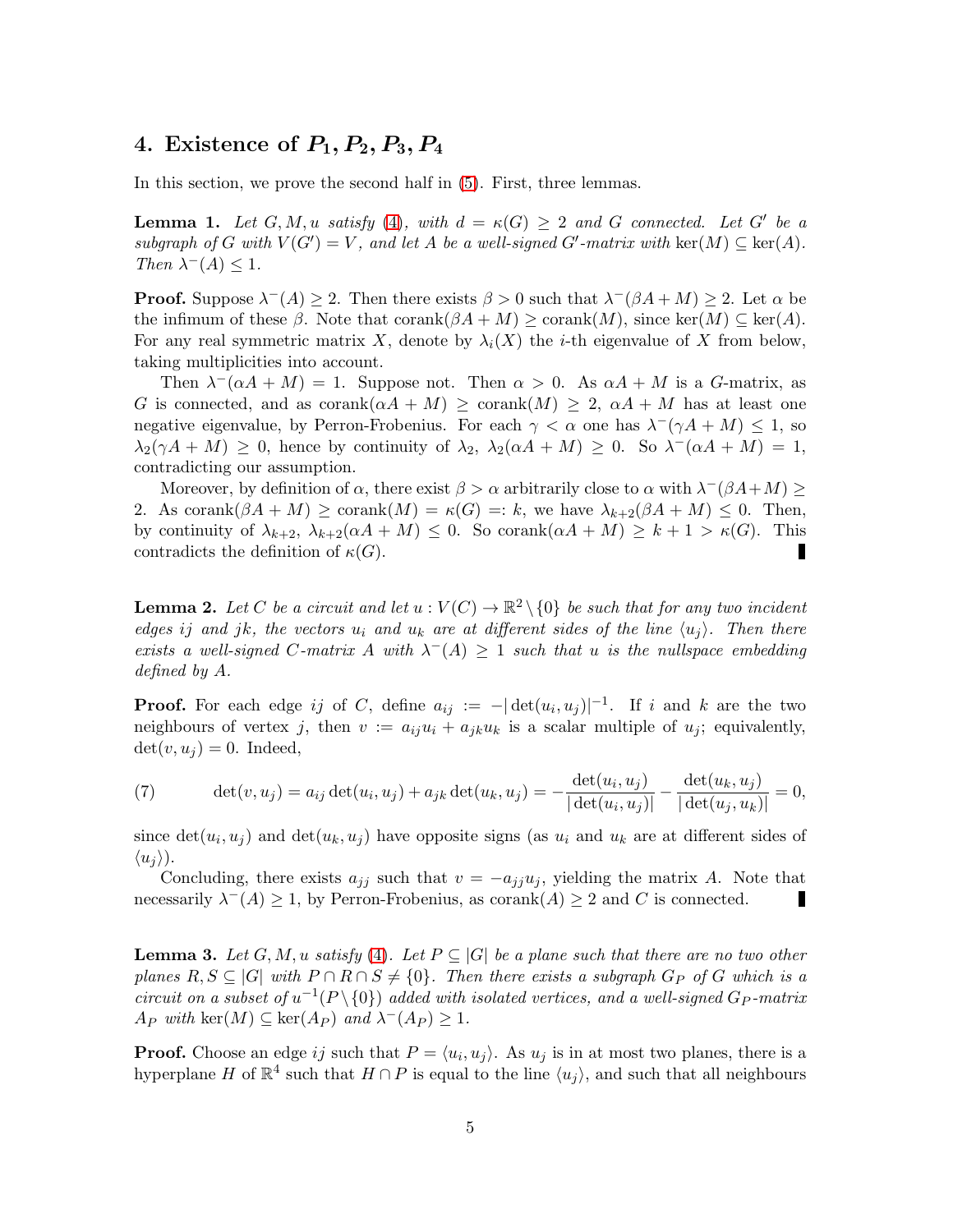t of j satisfy  $u_t \in H \cup P$ . As j has a neighbour i with  $u_i$  at one side of H, it also has a neighbour k with  $u_k$  at the other side of H, by [\(6\)](#page-3-0)(ii). So  $u_k \in P$ . Repeating this for jk instead of  $ij$ , and iterating, we obtain an infinite walk in  $G$ , and hence a circuit  $C$ . This circuit satisfies the conditions of Lemma [2,](#page-4-0) giving the matrix  $A_P$ . П

<span id="page-5-0"></span>**Proposition 6.** Let  $G, M, u$  satisfy [\(4\)](#page-2-0), with G a 4-connected flat graph and  $d = 4$ . Then there exist distinct planes  $P_1, P_2, P_3, P_4 \subseteq |G|$  with  $P_1 \cap P_2 \cap P_3 \neq \{0\}$  and  $P_1 \cap P_4 = \{0\}.$ 

**Proof.** By Proposition [5,](#page-3-2) there exist planes  $P, R \subseteq |G|$  with  $P \cap R = \{0\}$ . If planes as required do not exist, we can apply Lemma [3](#page-4-1) both to  $P$  and to  $R$ . Consider the graphs  $G_P$  and  $G_R$  and the matrices  $A_P$  and  $A_R$  as in Lemma [3.](#page-4-1) From these we can construct a graph  $G' = G_P \cup G_R$  and a matrix  $A := A_P + A_R$  (where we may assume that  $A_P$  and  $A_R$ are 0 outside  $P$  and  $R$  respectively) satisfying the conditions of Lemma [1,](#page-4-2) however with  $\lambda^{-}(A) \geq 2$  (as  $P \cap R = \{0\}$ ), contradicting Lemma [1.](#page-4-2) П

## 5. Theorem and proof

Having all ingredients, the proof of the theorem now is easy.

**Theorem.** Let G be a 4-connected flat graph. Then each well-signed G-matrix  $M$  with one negative eigenvalue has the Strong Arnold Property.

**Proof.** Suppose M has not the Strong Arnold Property. Let  $d := \operatorname{corank}(M)$  and let  $u: V(G) \to \mathbb{R}^d$  be the nullspace embedding defined by M. By [6],  $d \leq 4$ . Then Propositions [2,](#page-2-2) [4,](#page-3-1) and [6](#page-5-0) imply  $d \leq 3$ .

Let Q be a homogeneous quadric in  $\mathbb{R}^d$  with  $|G| \subseteq Q$ . By Proposition [4,](#page-3-1) Q is not the union of two hyperplanes. This implies that  $d = 3$  and that Q, and hence |G|, contains no plane. So if i and j are adjacent, then  $\dim \langle u_i, u_j \rangle \leq 1$ . Let H be a spanned plane. Then by  $(6)(i)$  $(6)(i)$ ,  $|G| \setminus H$  has at most two components. Hence it is contained in the union of at most two lines. So  $|G|$  is contained in the union of two planes, a contradiction. г

Acknowledgements. The research leading to these results has received funding from the European Research Council under the European Union's Seventh Framework Programme (FP7/2007-2013) / ERC grant agreement n◦ 339109.

#### References

- [1] Y. Colin de Verdière, Sur un nouvel invariant des graphes et un critère de planarité, *Journal* of Combinatorial Theory, Series B 50 (1990) 11–21 [English translation: On a new graph invariant and a criterion for planarity, in: *Graph Structure Theory* (N. Robertson, P. Seymour, eds.), American Mathematical Society, Providence, Rhode Island, 1993, pp. 137–147].
- [2] H. van der Holst, A short proof of the planarity characterization of Colin de Verdière, Journal of Combinatorial Theory, Series B 65 (1995) 269–272.